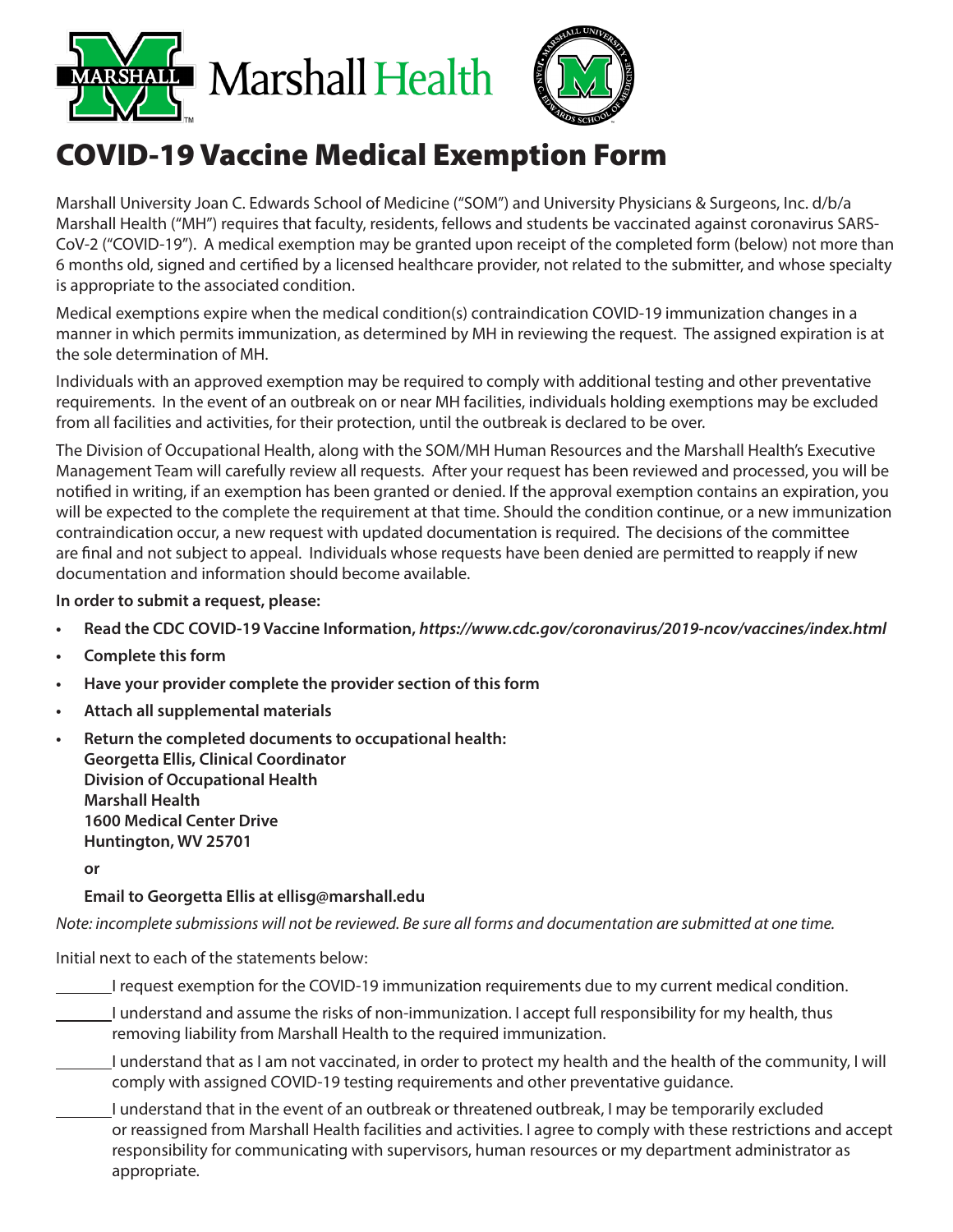| _Should I contract COVID-19, I will immediately report it to Marshall Health Occupational Health and comply |
|-------------------------------------------------------------------------------------------------------------|
| with all isolation and quarantine procedures specified by Marshall Health.                                  |

- I acknowledge that I have read the CDC COVID-19 Vaccine Information.
- I understand that this exemption will expire when the medical condition(s) contraindicating immunization changes in a manner which permits immunization, as determined Marshall Health in reviewing the request.
- I understand and agree to comply with and abide by all Marshall Health policies and procedures.
- I understand that this exemption is only valid for the approved period and I may need to submit a new request for any subsequent changes, new medical contraindications, or on expiration of an approved exemption.
- I certify that the information I have provided in connection with this request is accurate and complete. I understand that this exemption may be revoked and I may be subject to disciplinary action if any of the information I provided in support of this exemption is false.

| Print name: |               |
|-------------|---------------|
| Signature:  | Date:         |
| Email:      | Phone number: |

**THE FOLLOWING SECTION SHOULD BE COMPLETED BY A MEDICAL PROVIDER-INCTIONAL PROVIDER**